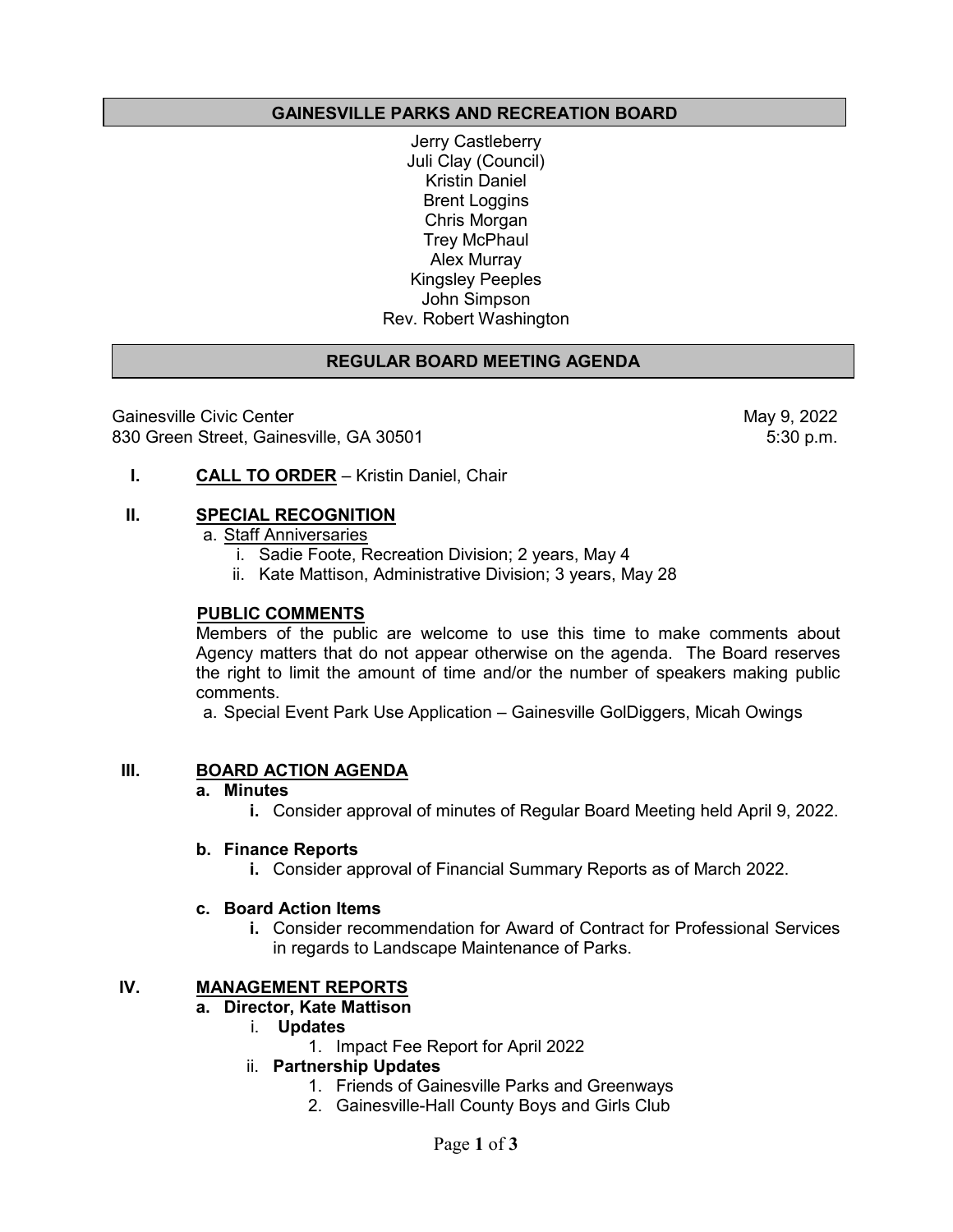- 3. Hall County Parks and Leisure Services
- 4. Gainesville City School System
- 5. Community Service Center
- 6. Lake Lanier Olympic Park Foundation
- 7. Redbud Project

## **b. Deputy Director, Michael Graham**

- i. Operating Capital Update
- ii. Capital Projects Update

#### iii. **Special Projects, Lauren Miller**

- 1. General Update
- 2. Seasonal and End of the Year Activity Evaluation Report
- iv. **Frances Meadows Center Division, Zandrea Stephens**
	- 1. Operational Update
	- 2. Programs Update
- v. **Marketing and Communications, Julie Butler**
	- 1. General Update
- vi. **Parks & Facilities Division, Brian Peters**
	- 1. Operations Update
- vii. **Recreation Division, Eason Spivey**
	- 1. Operations Update
	- 2. Programs Update

## **V. BOARD MEMBERS COMMENTS, REPORTS, ISSUES**

- **a. Executive Committee-** *Kristin Daniel*
- **b. Planning & Development Committee-**
- **c. Community Relations Committee-**
- **d. City Council Liaison-***Juli Clay*

#### **VI. OLD BUSINESS**

## **VII. NEW BUSINESS**

# **VIII. GENERAL INFORMATION OF INTEREST**

**a. News Articles for April 2022**

| May | 10 <sup>°</sup>   | Rookie League Baseball Practice - 5:30pm @ Candler #2 - Pirates                                             |
|-----|-------------------|-------------------------------------------------------------------------------------------------------------|
|     | 10                | Rookie League Baseball Practice - 7:00pm @ Candler #2 - Cubs                                                |
|     | 10                | Summer Classic Minor League Baseball Tournament - 6:00pm @ City<br>Park #1 - Game 1 Winner vs Game 2 Winner |
|     | 11                | Rookie League Baseball Practice - 5:30pm @ Candler #2 - Red Sox                                             |
|     | 11                | Rookie League Baseball Practice - 7:00pm @ Candler #2 - Padres                                              |
|     | 11                | Rookie League Baseball Practice - 5:30pm @ City Park #2 - Brewers                                           |
|     | 11                | Rookie League Baseball Practice - 7:00pm @ City Park #2 - Braves                                            |
|     | $12 \overline{ }$ | Rookie League Baseball Practice - 5:30pm @ Candler #2 - White Sox                                           |
|     | $12 \overline{ }$ | Rookie League Baseball Practice - 7:00pm @ Candler #2 - Athletics                                           |
|     | 13                | Rookie League Baseball Game - 5:45pm @ Candler #1 - Padres vs<br><b>Brewers</b>                             |
|     | 13                | Rookie League Baseball Game - 6:45pm @ Candler #1 - White Sox vs<br><b>Red Sox</b>                          |